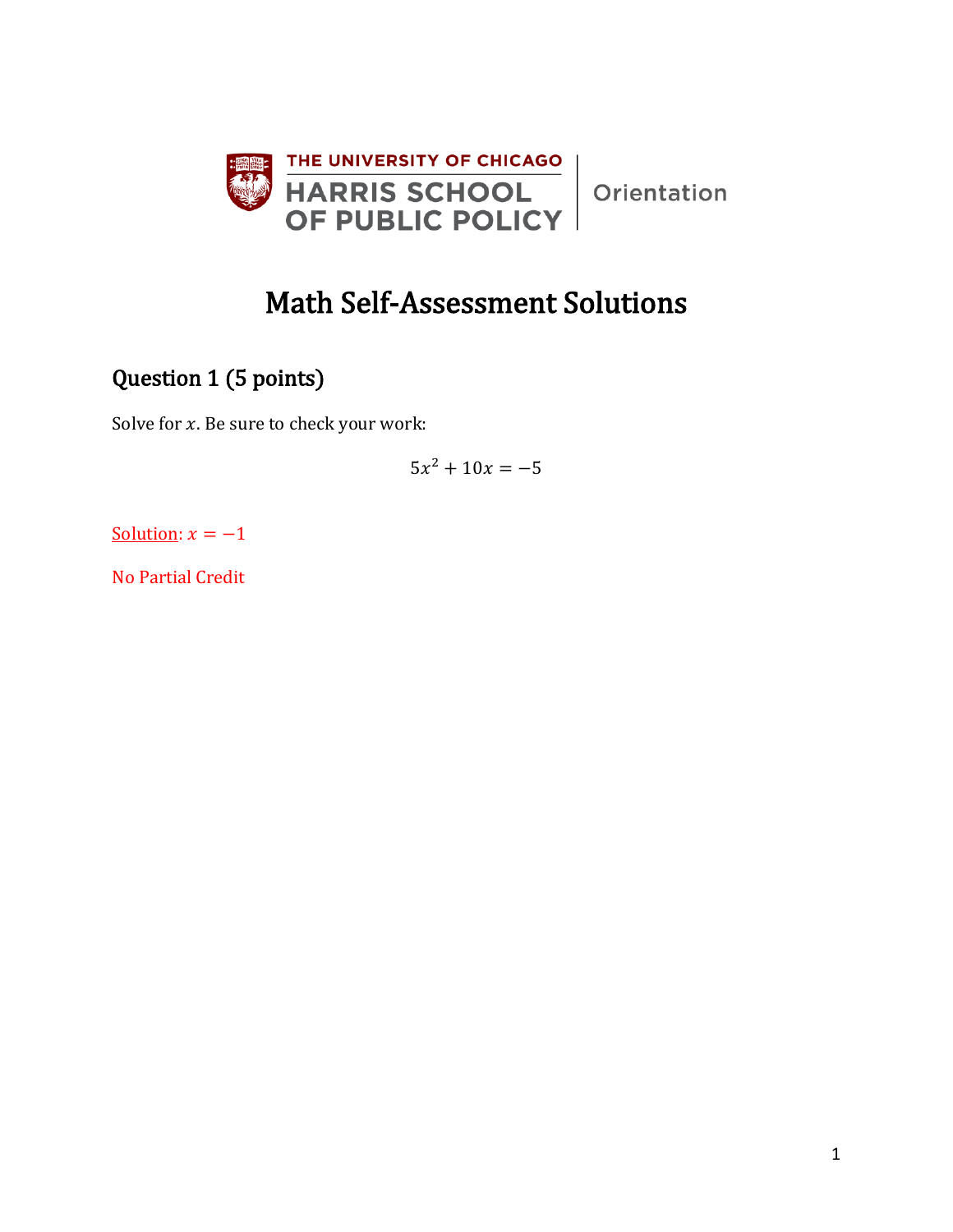# Question 2 (5 points) x^2-x-2

Solve for  $x$ . Be sure to check your work:

$$
\frac{1}{2}\sqrt{4x+8} = x
$$

Solution:  $x = 2$ 

Partial Credit: 3 points for  $x=-1$  and  $x=2$  without checking  $x=-1$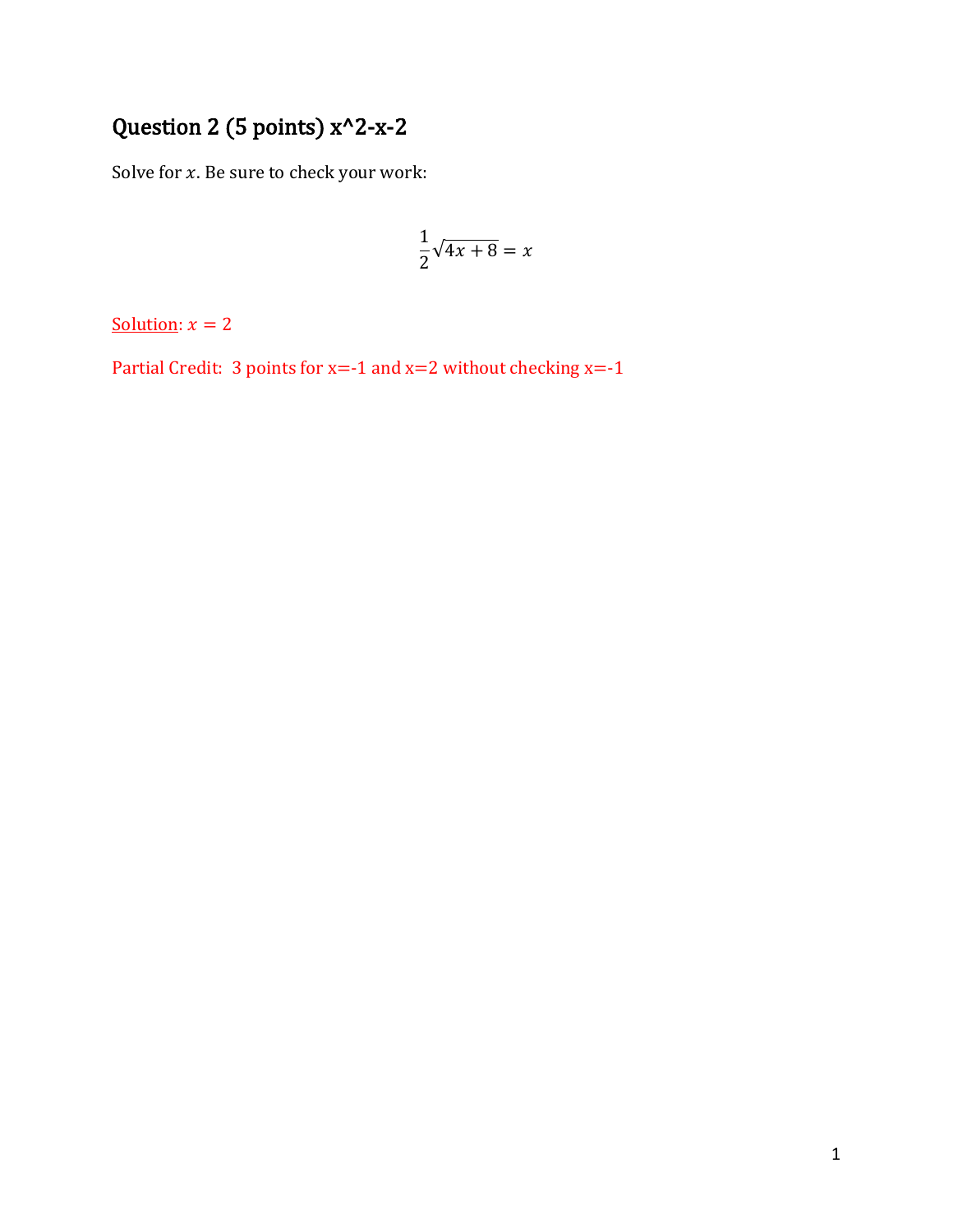# Question 3 (10 points)

$$
Q = \frac{2}{p_1 p_2} + \frac{4p_1 - 5}{p_1 + p_2}
$$

(a) Find the derivative of Q with respect to  $p_1$ 

Solution(5pts):

$$
\frac{\partial Q}{\partial p_1} = -\frac{2}{p_1^2 p_2} + \frac{4p_2 + 5}{(p_1 + p_2)^2}
$$

No Partial Credit.

(b) Find the derivative of Q with respect to  $p_2$ 

Solution(5pts):

$$
\frac{\partial Q}{\partial p_1} = -\frac{2}{p_1 p_2^2} - \frac{4p_1 - 5}{(p_1 + p_2)^2}
$$

No Partial Credit.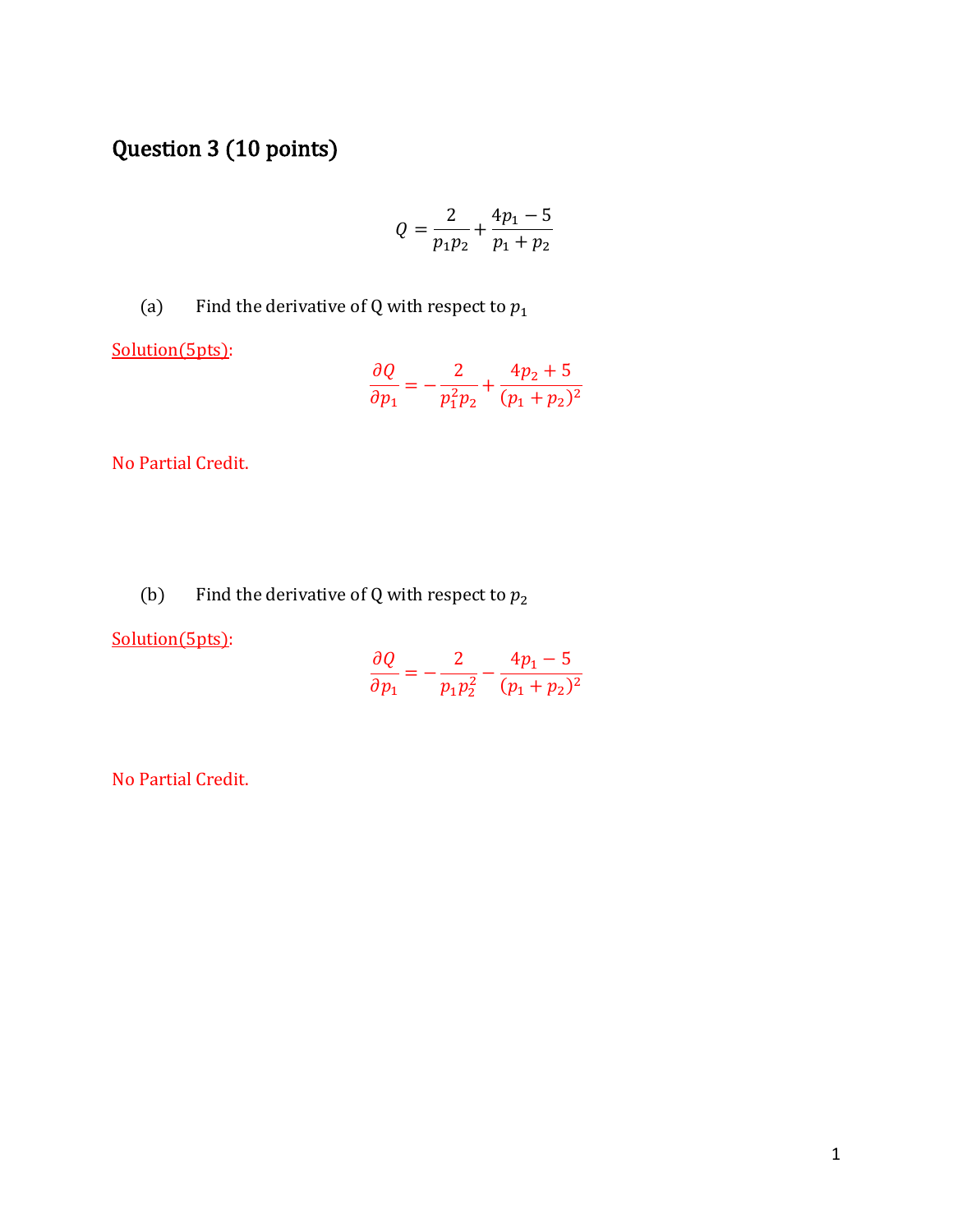## Question 4 (5 points)

Suppose  $x_1$  is the number of hours you study for the GRE,  $x_2$  is your parental income (measured in tens of thousands of dollars), and  $y$  is your GRE score in the following equation:

$$
y = 45 + 2.2x_1 + 4x_2
$$

(a) Interpret the coefficients of the equation.

Solution (2pts, 1 for each coefficient):

- For every 1 extra hour studied, GRE score increases by 2.2 points on average, holding parental income constant.
- For every \$10,000 increase in parental income, GRE score increases by 4 points on average, holding constant the hours studied.
- (optional, interpretation of intercept): The predicted GRE score for someone who studied 0 hours and has a parental income of \$0 is 45 points.
- (b) How much does one's expected GRE score increase by when they study 5 more hours? What about when their parental income increases by \$5,000?

Solution (3 pts):

- 11 points
- 2 points

No Partial Credit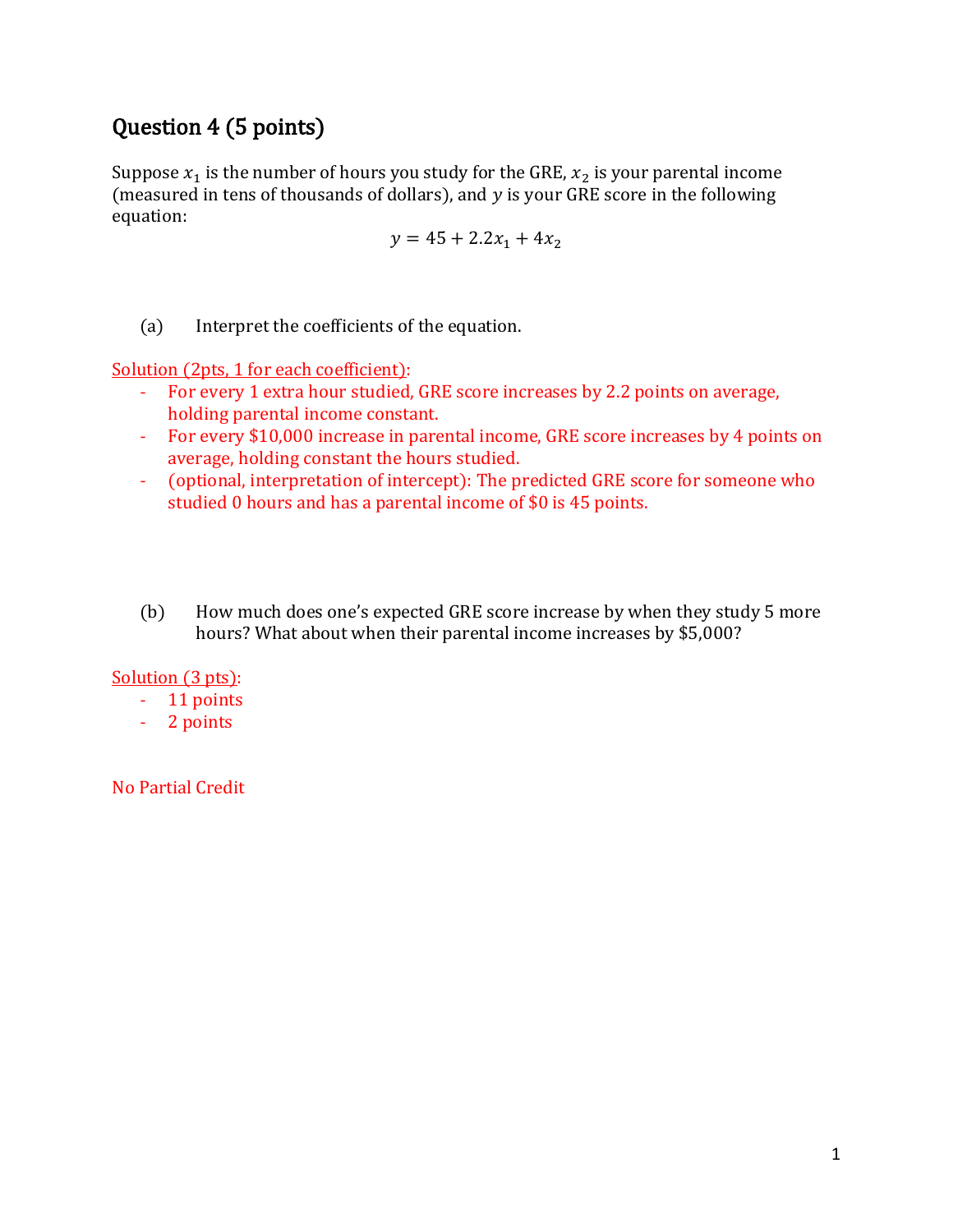# Question 5 (5 points)

.

True or False (with a brief 1-2 sentence explanation)

The median is more affected by outliers than the mean.

Solution: False; replacing the highest or lowest value in your dataset with an outlier will change the mean, but not the median.

Partial Credit: 2 points for correct answer, 3 points for correct explanation.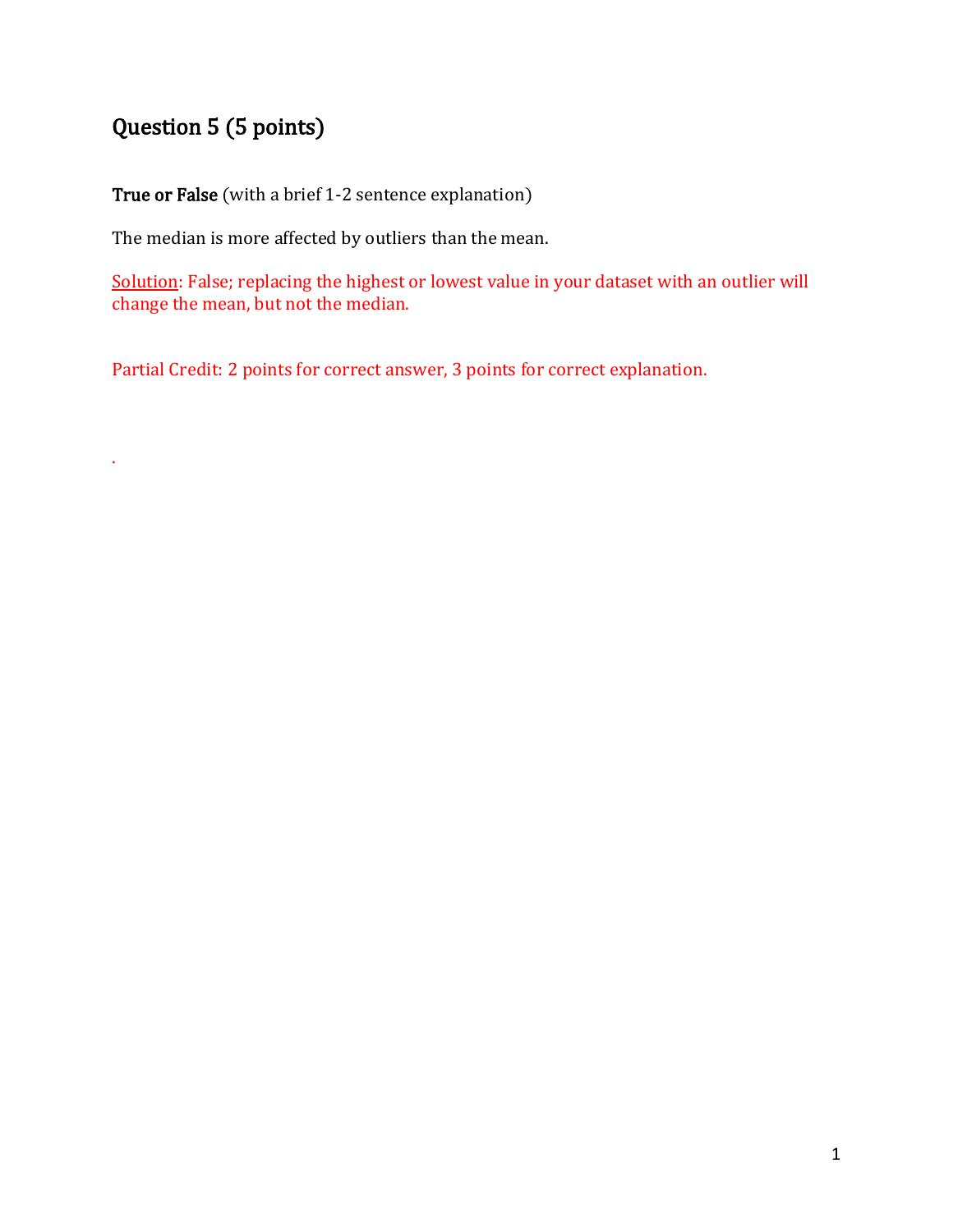### Question 6 (10 points)

Suppose  $U = x^2y^3$ .

(a) Solve for the ratio of the first derivatives:

|                 | дU<br>$\overline{\partial} x$<br>au |
|-----------------|-------------------------------------|
| Solution(5pts): | $rac{2y}{3x}$                       |

#### No Partial Credit

(b) This ratio is called the "Marginal Rate of Substitution" (MRS). Does it increase or decrease as  $x$  increases?

Solution(5pts): Decreases

No Partial Credit

### Question 7 (10 points)

Suppose  $Q_p = -2p + 100$  represents the demand of a good, where p is the price of the good. Graph this equation with **p** on the y-axis (vertical) and  $Q_D$  on the x-axis (horizontal). No need to make the graph extremely pointwise precise, but just make the intercept and slope clearly visible.

<u>Solution(5pts)</u>: (Graph of a standard line with a slope of  $-\frac{1}{3}$  $\frac{1}{2}$  and intercept of 50); 5 points

Partial Credit: 2 points if student correctly graphs the relationship with Q on the vertical axis. 3 points if student graphs relationship with P on the vertical axis but has wrong slope or intercept.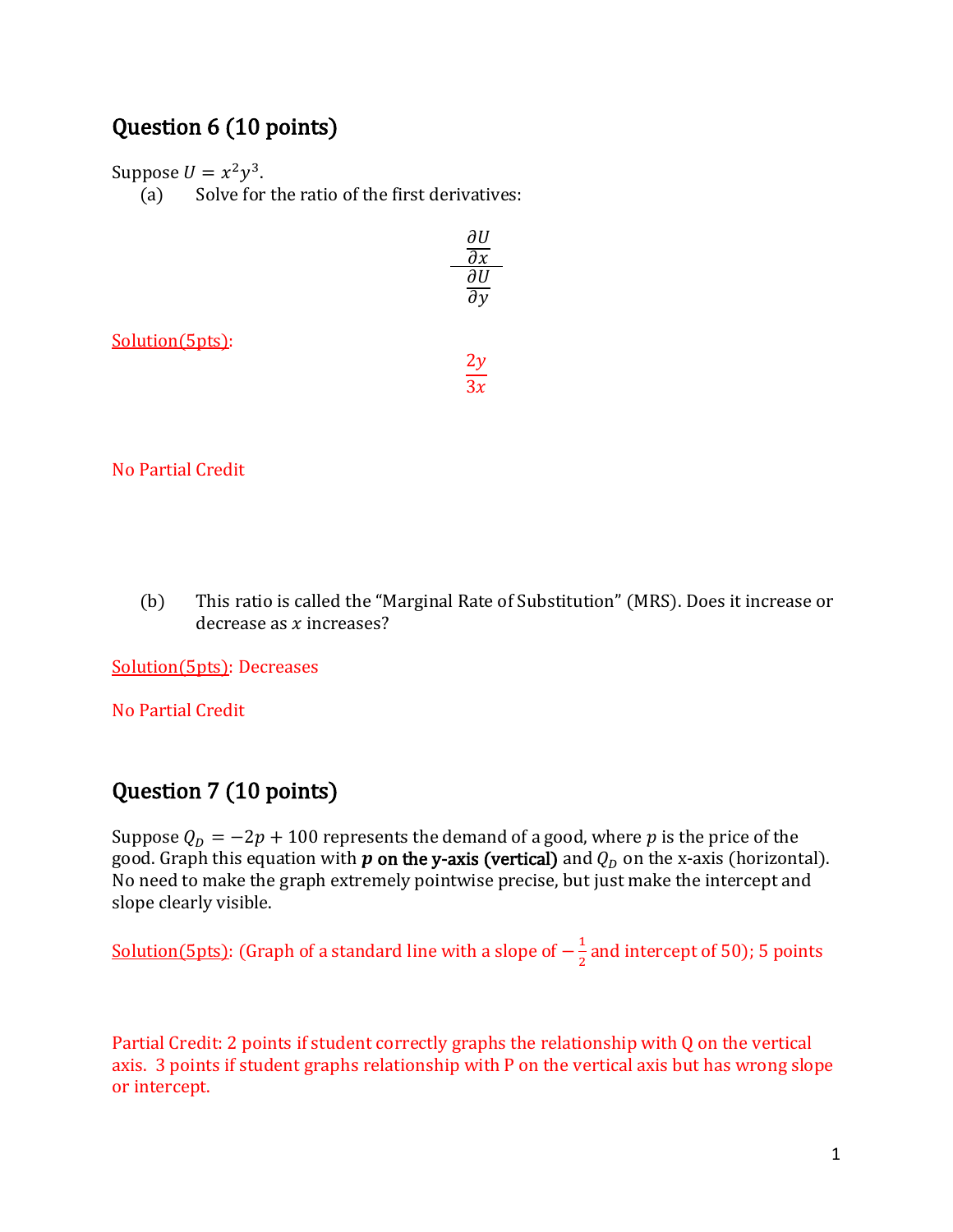If  $Q_S = 2p + 40$  represents the quantity supplied, find the price where  $Q_D = Q_S$  is true. This point of intersection is called the "Equilibrium". What is the equilibrium price **and** quantity?

Solution (5 pts):

$$
p=15, \qquad Q=70
$$

Partial Credit: 3 points if student only reports equilibrium price or equilibrium quantity, or gets one of the two wrong.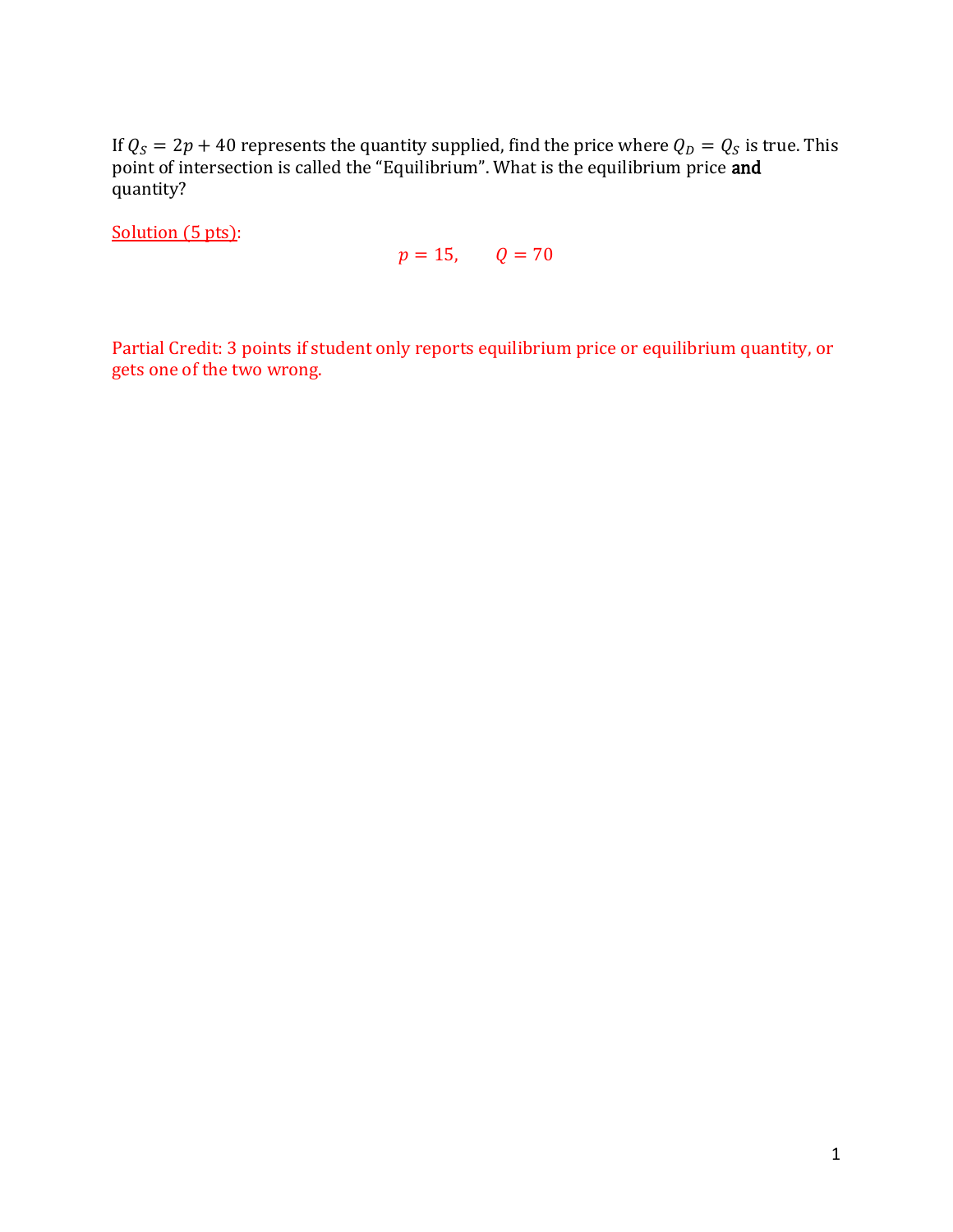### Question 8 (10 points)

Suppose you have \$3000 available to spend on Macs and cheese. Macs cost \$500 each, and cheese costs \$100 each (hey, it's high quality!). Write down an expression that represents your total expenditure on Macs and Cheese.

Solution (5pts):

 $500M + 100C$ 

No Partial Credit

If you spent the entire \$3,000, write down an equation that gives you the amount of cheese you can purchase if you purchase  $x$  units of Macs. Be sure to clearly define the variables you use. (Note: The slope of the equation above is called the "price ratio" and should equal the price of good x divided by the price of good y.)

Solution (5pts):

 $C = 30 - 5x$ 

Partial Credit: Condition on the previous answer. If the previous answer was " $400M+200C$ " then one can receive full credit for the second part using " $C=30-4x$ ."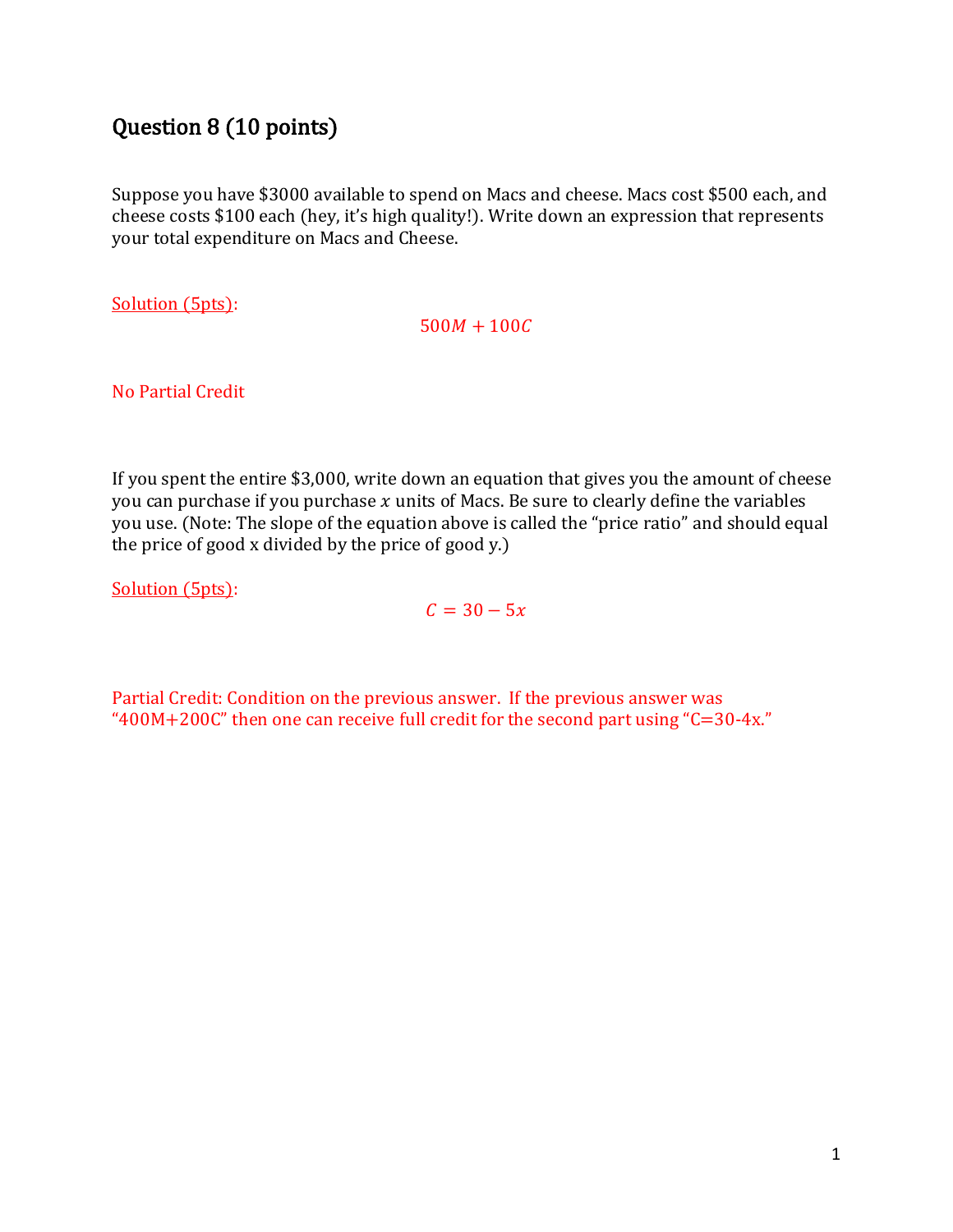# Question 9 (10 points)

Calculate Mean, Median, and Sample Variance of the following dataset:

{6, 6, 12, 9,7}

Hint: The formula for Sample Variance is

$$
\frac{1}{N-1} \sum_{i=1}^{N} (x_i - \bar{x})^2
$$

where  $\bar{x}$  is the sample mean and  $N$  is the sample size

Solution:

Mean: 8 (2pts) Median: 7(2pts) Sample Variance: 6.5 or  $\frac{26}{4}$  (6pts)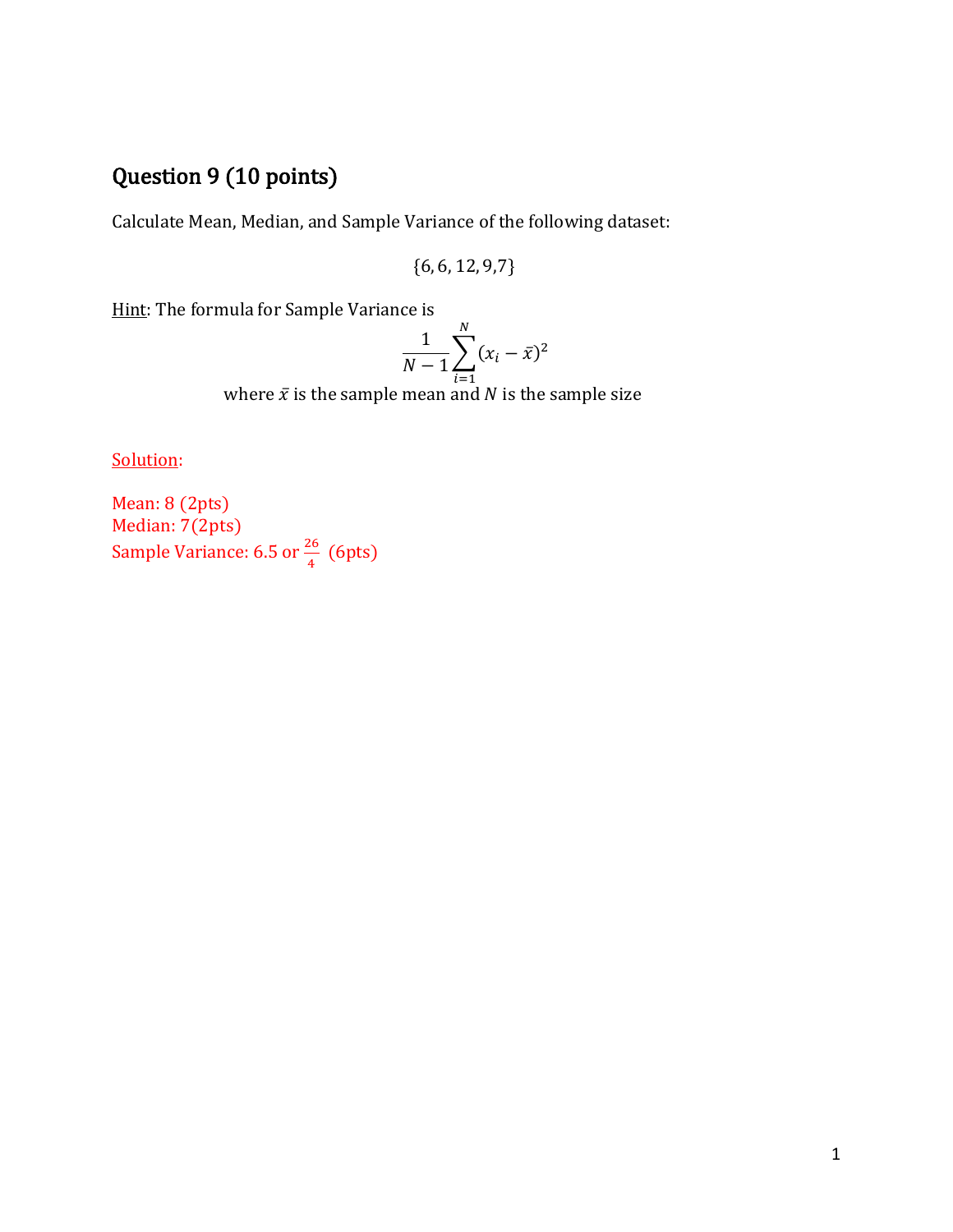### Question 10 (10 points)

Political scientists often are tasked with describing someone's political ideology using a single number. Suppose professor McMillon at the University of Chicago has developed a scale ranging from −5 to 5, where −5 means extremely progressive and 5 means extremely conservative, and 0 is an exact moderate. Sarah Palin is considering entering the presidential race.

(a) We know that Donald Trump's ideology is a 4.5, and that Sarah Palin's ideology, , is within 6 units of Trump's. Represent Sarah Palin's ideology using an absolute value inequality, and then solve this inequality to get a range for S.

Solution (3pts):

 $|S - 4.5| \le 6$ 

Which then simplifies to  $-1.5 \le S \le 5$  or  $[-1.5,5]$ 

Partial Credit: 1 point if correctly answered without an absolute value inequality

(b) We know that Joe Biden's ideology is a −2, and that Sarah Palin's ideology is within 2 units of Biden's. Represent Sarah Palin's ideology using an **absolute** value inequality, and then solve this inequality to get a range for S.

Solution(3pts):

 $|S + 2| \leq 2$ 

Which then simplifies to  $-4 \le S \le 0$  or  $[-4,0]$ 

Partial Credit: 1 point if correctly answered without an absolute value inequality

(c) If both (a) and (b) above are true, give an overall range of possible ideologies for Sarah Palin. (Note: If you think no such range exists, explain why).

Solution(4pts): Overlap of  $[-1.5,5]$  from (a) and  $[-4,0]$  from (b) gives:

 $-1.5 < S < 0$ 

Partial Credit: Condition on the first two answers. One can receive full credit for part c even if parts a and b are wrong as long as there is consistency.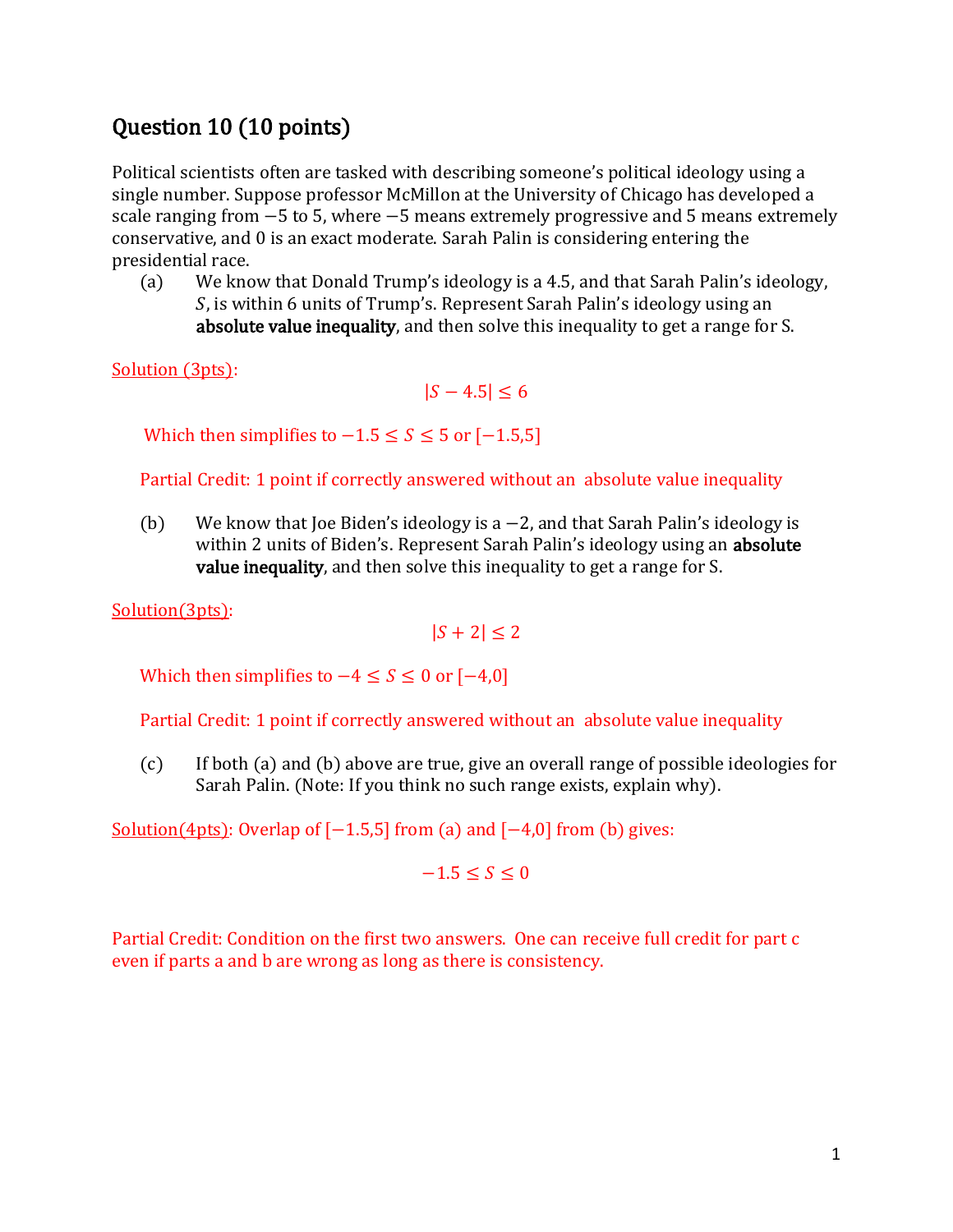## Question 11 (10 points)

Suppose  $U = 2xy$ . Subject to the constraint that  $x + 2y = 40$ , solve for the x and y values that maximize  $U$ .

Solution:

 $x = 20,$   $y = 10$ 

Partial Credit: 3 points for using the constraint to make the correct substitution. 3 points for correctly taking derivatives and first order conditions. 2 points for each correct answer.